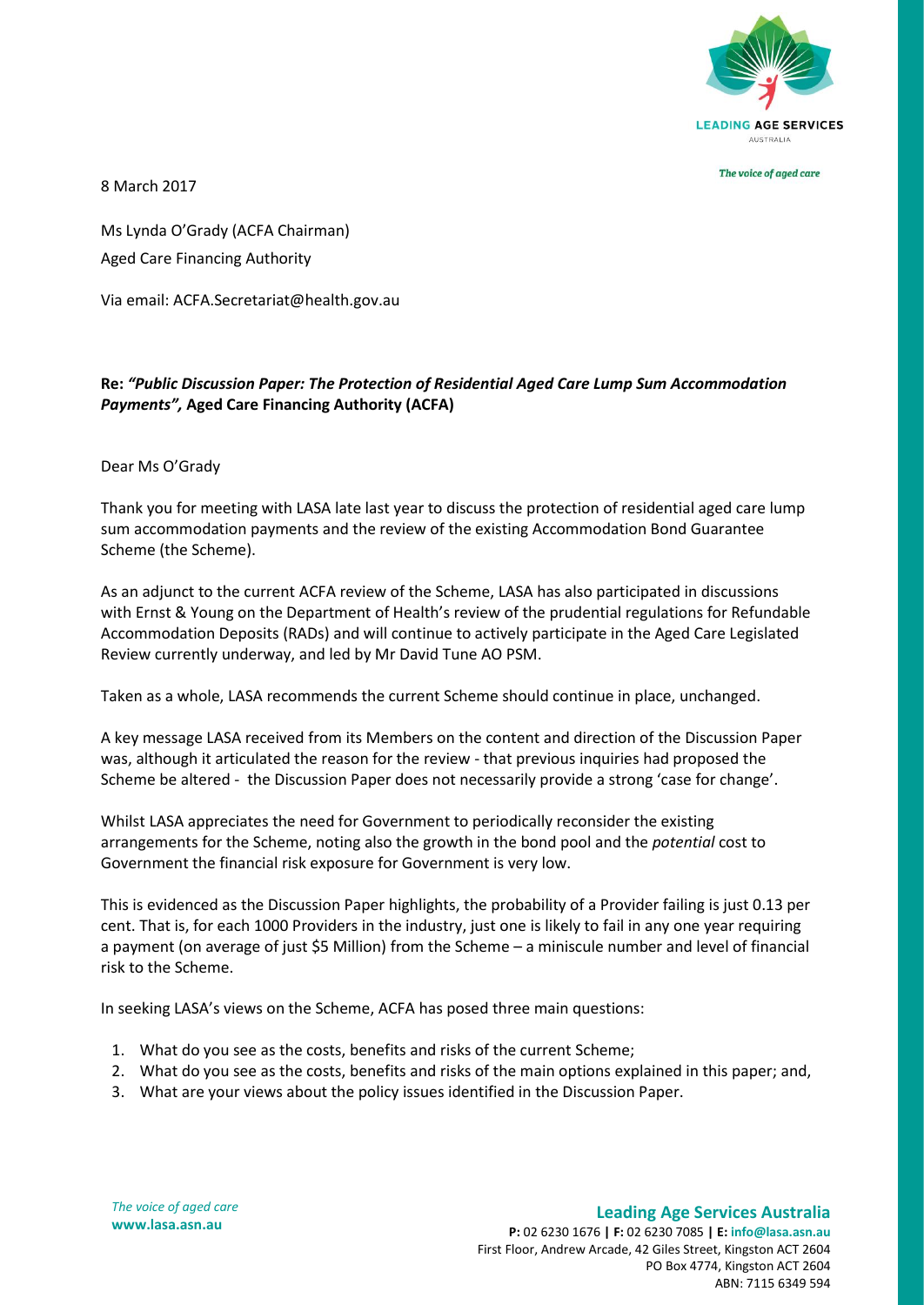In reflection on these questions we put forward the following points for your consideration.

Historical advice (March 2003) by PricewaterhouseCoopers (PWC) indicated, at the time, the best option for an Accommodation Bond Guarantee Scheme was the system we now have and any other insurance option would be too difficult and complicated. The insurance and banking industries indicated they would not be enthusiastic for such a Scheme given the complexity of administration involved. LASA is not aware of any meaningful change in attitude by the financial sector in this regard.

The ACFA Discussion Paper does not seem to take into consideration the possibility of new requirements in a deregulated market. We note that some years ago, the Australian Securities and Investments Commission (ASIC), in response to a change to the Australian Accounting Standards (AAS), required aged care Providers to reflect their bond/RAD holding as either a current liability (provision for the next twelve months draw-downs) or a contingent liability on the balance sheet. As such, Providers now report their bond/RAD holdings in annual accounts filings with the Department of Health.

The bond/RAD pool is now greater than \$20 Billion and will continue to grow over the next decade. LASA Members have often asked why Government insists on guaranteeing the whole pool. Given the very small number of incidences and (average) monetary sums involved in failures to date, a guarantee of an agreed sum, (say \$1 Billion) would cover any situation encountered to date and any conceivable situation likely to arise in the future.

With only ten failures over the past decade totalling \$43 Million where the Scheme has been triggered, LASA is concerned Options 1B and 2 would constitute disproportionate reactions to what appears to be a relatively minor problem. The cost of either approach is likely to be in the order of \$200 Million per annum. As such, imposing a Scheme that will have an annual cost forty times the annual cost of the Scheme seems like a very inefficient method to solve a minor problem.

It is LASA's opinion if a Scheme was introduced to protect the total pool in all circumstances, the estimates of the cost to the industry are underestimated in the Discussion Paper. Similarly, transferring the whole cost to the aged care sector is likely to lead to Providers seeking to recoup the cost from consumers. Our estimate of the cost of \$200 Million per annum is likely to cost each bond/RAD paying resident as much as \$2,500 per annum. As such, any such changes are likely to amount to a new flat tax on consumers of aged care services.

LASA believes no new Scheme can equal the very low-cost of the existing Scheme and given the very small number of failures to date and the almost non-existent cost to the Government, the current Scheme should remain in place, unchanged.

As the ACFA Discussion Paper indicates, if Government were to pursue any option in more detail, there would need to be further modelling and discussion with the sector to ensure any future Scheme ensures the security of aged care consumers' funds and meets the other principles.